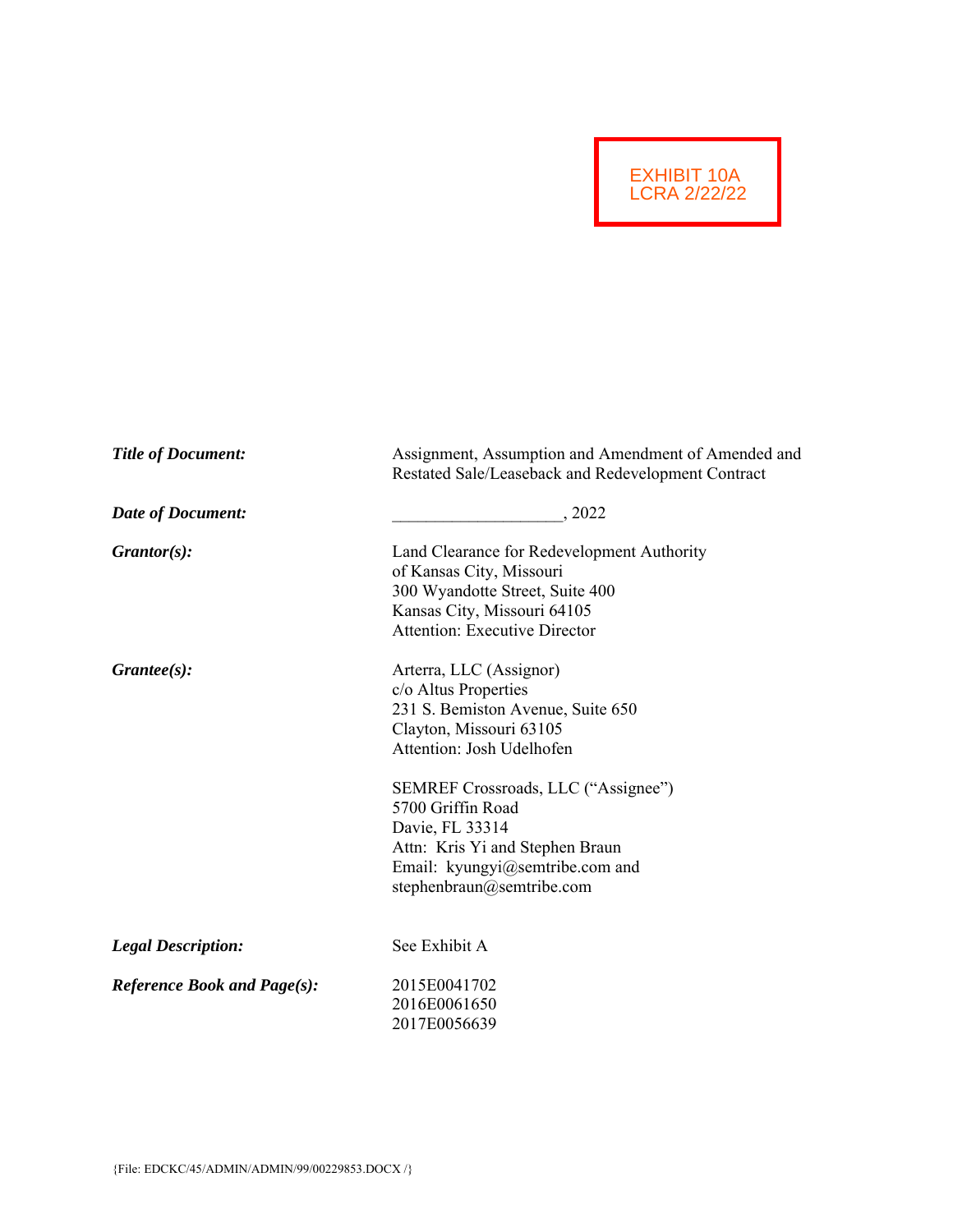### **ASSIGNMENT, ASSUMPTION AND AMENDMENT OF AMENDED AND RESTATED SALE/LEASEBACK AND REDEVELOPMENT CONTRACT**

 This Assignment, Assumption and Amendment of Amended and Restated Sale/Leaseback and Redevelopment Contract (the "Assignment") is made as of March \_\_, 2022 ("**Effective Date**"), among ARTERRA, LLC, a Missouri limited liability company ("**Assignor**"), SEMREF CROSSROADS, LLC, a Delaware limited liability company ("**Assignee**"), and LAND CLEARANCE FOR REDEVELOPMENT AUTHORITY OF KANSAS CITY, MISSOURI, a public body corporate and politic organized under the laws of Missouri and the ordinances of the City of Kansas City, Missouri ("**Authority**").

### RECITALS

Assignor, Assignee and the Authority acknowledge the following:

A. The Authority and Arterra 21, LLC, a Missouri limited liability company ("Original Redeveloper"), were parties to that certain Redevelopment Contract dated March 25, 2015 and recorded on May 18, 2015 as Instrument No. 2015E0041702 (the "Redevelopment Contract"), pursuant to which the Authority agreed to issue a Certificate of Qualification for Tax Abatement to facilitate Assignor's development of a building located at 2100 Wyandotte containing approximately 116 market rate apartments, parking and first floor commercial space for the public purpose of eliminating blighting conditions found to exist within the Arterra 21/2100 Wyandotte Urban Renewal Area (the "Project"); and

B. Original Redeveloper and Assignor entered into a purchase agreement pursuant to which Assignor acquired the Project and the Original Redeveloper separately assigned all of its rights, obligations, title and interests, as Redeveloper, in, to, and under the Redevelopment Contract to Assignor, as evidenced by the Assignment and Assumption of Redevelopment Contract dated July 7, 2016, and recorded on July 8, 2016, as Instrument No. 2016E0061650; and

C. The Authority and Assignor entered into that certain Funding Agreement ("Original Funding Agreement") dated July 7, 2016, pursuant to which the Assignor agreed to pay certain costs and fees incurred or charged by the Authority in connection with the Project, including the Authority's attorney's fees; and

D. The Authority and the Assignor entered into that certain Amended and Restated Sale/Leaseback and Redevelopment Contract dated June 22, 2017, and recorded on June 23, 2017, as Instrument No. 2017E0056639 (the "Amended and Restated Redevelopment Contract"), to facilitate the Assignor's construction of the Project. Capitalized terms not otherwise defined in this Assignment shall have the meaning as defined in the Amended and Restated Redevelopment Contract; and

E. To implement the tax incentives as described in the Amended and Restated Redevelopment Contract, Assignor conveyed the Property to the Authority by the Special Warranty Deed recorded on June 23, 2017, as Instrument No. 2017E0056734, and the Authority leased the Property to Assignor pursuant to the Real Property Lease (the "Lease") dated June 22, 2017, as evidenced by the Memorandum of Real Property Lease (the "Memorandum of Lease") recorded on June 23, 2017, as Instrument No. 2017E0056735; and

F. Assignor completed the Project and, as contemplated in the Amended and Restated Redevelopment Contract, the Authority and Assignor terminated the sale/leaseback transaction, as evidenced by the Special Warranty Deed recorded on September 23, 2019, as Instrument No. 2019E0076088, pursuant to the Authority conveyed title to the Property back to Assignor, and the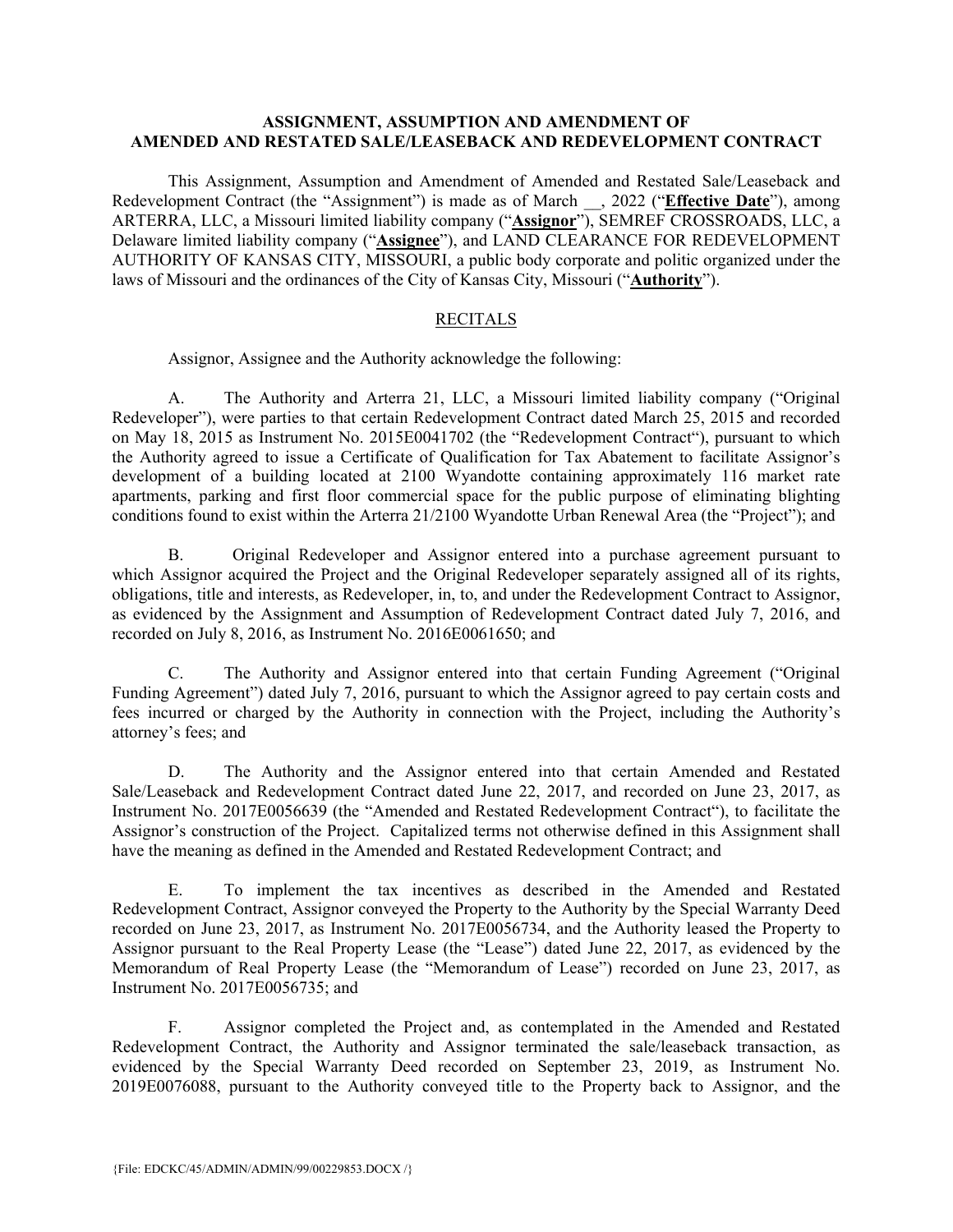Termination of Lease and Memorandum of Real Property lease recorded on September 23, 2019, as Instrument No. 2019E0076089, pursuant to which the Lease was terminated; and

G. The Authority issued its Certificate of Qualification for Tax Abatement dated October 2, 2019 ("Tax Abatement Certificate") for the Project effective January 1, 2019 through December 31, 2028; and

H. Assignor and Assignee have entered into a purchase agreement pursuant to which Assignor intends to sell and Assignee intends to acquire the Project property at a closing ("Closing) scheduled for March 23, 2022, or such other date as the Original Redeveloper and the New Redeveloper may select ("Closing Date"); and

I. Assignor desires to assign all if its rights, title and interests in the Amended and Restated Redevelopment Contract to Assignee and Assignee desires to assume all of Assignor's rights, obligations, title and interests in the Redevelopment Contract from Assignor and to assume and perform observe, discharge, and otherwise comply with each and every one of the agreements, duties, obligations, covenants and undertakings to be kept and performed under the Amended and Restated Redevelopment Contract; and

J. The Authority desires to consent to the assignment and assumption of the Project redevelopment rights under the Redevelopment Contract as stated herein, subject to the Assignee entering into a new Funding Agreement ("New Funding Agreement") with the Authority upon substantially the same terms as the Original Funding Agreement.

### AGREEMENTS

 In consideration of the Recitals and the mutual agreements which follow, Assignor, Assignee and the Authority agree as follows:

 1. **Assignment and Assumption**. Assignor has granted, sold, assigned, transferred, conveyed, and delivered the Property to Assignee (or contemporaneously upon the recording of this Assignment Assignor will grant, sell, assign, transfer, convey, and deliver the Property to Assignee) and Assignor does by these presents grant, sell, assign, transfer, convey and deliver unto Assignee, all of Assignor's rights, titles, and interests in the Amended and Restated Redevelopment Contract , including, without limitation, all rights, title and interest in and to the remaining tax abatement through and including the 2028 tax year pursuant to the Tax Abatement Certificate. Assignee accepts the aforesaid assignment and Assignee assumes and agrees to be bound by and timely perform, observe, discharge, and otherwise comply with each and every one of the agreements, duties, obligations, covenants and undertakings to be kept and performed as "Redeveloper" under the Amended and Restated Redevelopment Contract and as "Company" under the New Funding Agreement (collectively, the "**Obligations**") on and after the date hereof; provided that Assignor shall retain responsibility for all Obligations to be kept and performed prior to the date hereof. Assignee further represents to the Authority that Assignee has the necessary experience and financial resources to manage and operate the Project in accordance with the Arterra 21/2100 Wyandotte Urban Renewal Plan and the Amended and Restated Redevelopment Contract .

 2. **Consent**. The Authority hereby consents to the assignment of Assignor's rights, titles, and interests in the Amended and Restated Redevelopment Contract to Assignee, including, without limitation, the tax abatement thereunder, which continues through and including the 2028 tax year pursuant to the Tax Abatement Certificate provided that Assignee is not in default under the Amended and Restated Redevelopment Contract or the New Funding Agreement.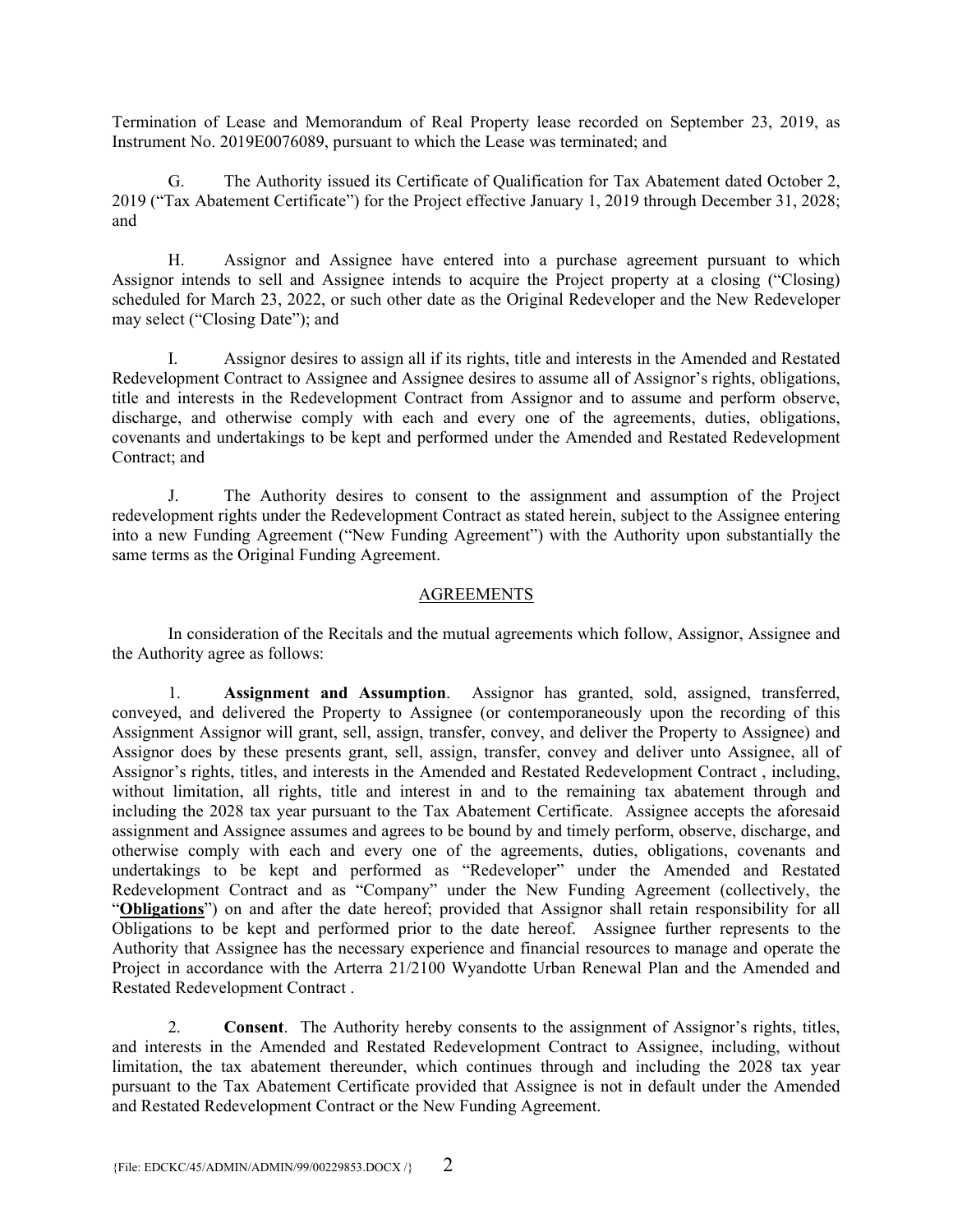3. **Status of Agreement**. The Authority acknowledges that as of the date of this Assignment, Assignor is not in breach or violation of any provisions of the Amended and Restated Redevelopment Contract or the Original Funding Agreement and that Assignor has paid all sums which became due under (i) the Amended and Restated Redevelopment Contract, including, without limitation the Construction Period PILOT described in Section 3.03 and the Tax Abatement Period PILOT described in Section 4.08, and (ii) and the Original Funding Agreement; and that there are no amounts currently due and owed by Assignor thereunder; provided, however, that the Authority has incurred and will incur legal fees in connection with this Assignment and such legal fees shall be paid by Assignor on or before the Closing Date.

 4. **Amendment of Assignment**. Neither this Assignment nor any term, provision, or condition hereof may be changed, amended or modified, and no obligation, duty or liability or any party hereby may be released, discharged or waived, except in a writing signed by all parties hereto.

 5. **Further Assurances**. Assignor and Assignee each shall, at its own cost and expense, execute and deliver such further documents and instruments, and take such other actions as may be reasonably required or appropriate to evidence or carry out the intent and purpose of this Assignment. This Assignment shall be recorded in the Office of the Recorder of Deeds for Jackson County, Missouri, as part of the Closing.

 6. **Binding Effect**. This Assignment shall bind and inure to the benefit of the parties and their respective successors, legal representatives and assigns.

 7. **Amendment of Amended and Restated Redevelopment Contract** . Section 15.08 of the Amended and Restated Redevelopment Contract is amended by deleting the names and addresses for the Authority, the Authority's counsel, the Redeveloper and the Redeveloper's counsel and replacing them with:

| To Authority:   | Land Clearance for Redevelopment Authority of Kansas City, Missouri<br><b>Attention: Executive Director</b><br>300 Wyandotte Street, Suite 400<br>Kansas City, Missouri 64105                    |
|-----------------|--------------------------------------------------------------------------------------------------------------------------------------------------------------------------------------------------|
| With a copy to: | Rouse Frets White Goss Gentile Rhodes, P.C.<br>Attention: Brian E. Engel<br>4510 Belleview Avenue, Suite 300<br>Kansas City, Missouri 64111                                                      |
| To Redeveloper: | <b>SEMREF Crossroads, LLC</b><br>5700 Griffin Road<br>Davie, FL 33314<br>Attn: Kris Yi and Stephen Braun<br>Email: kyungyi@semtribe.com and stephenbraun@semtribe.com                            |
| With a copy to: | Kapp Morrison LLP<br>7900 Glades Road, Suite 550<br>Boca Raton, FL 33434<br>Attn: Stuart T. Kapp, Esq. and Janice Mitchell, Esq.<br>Email: skapp@kappmorrison.com and jmitchell@kappmorrison.com |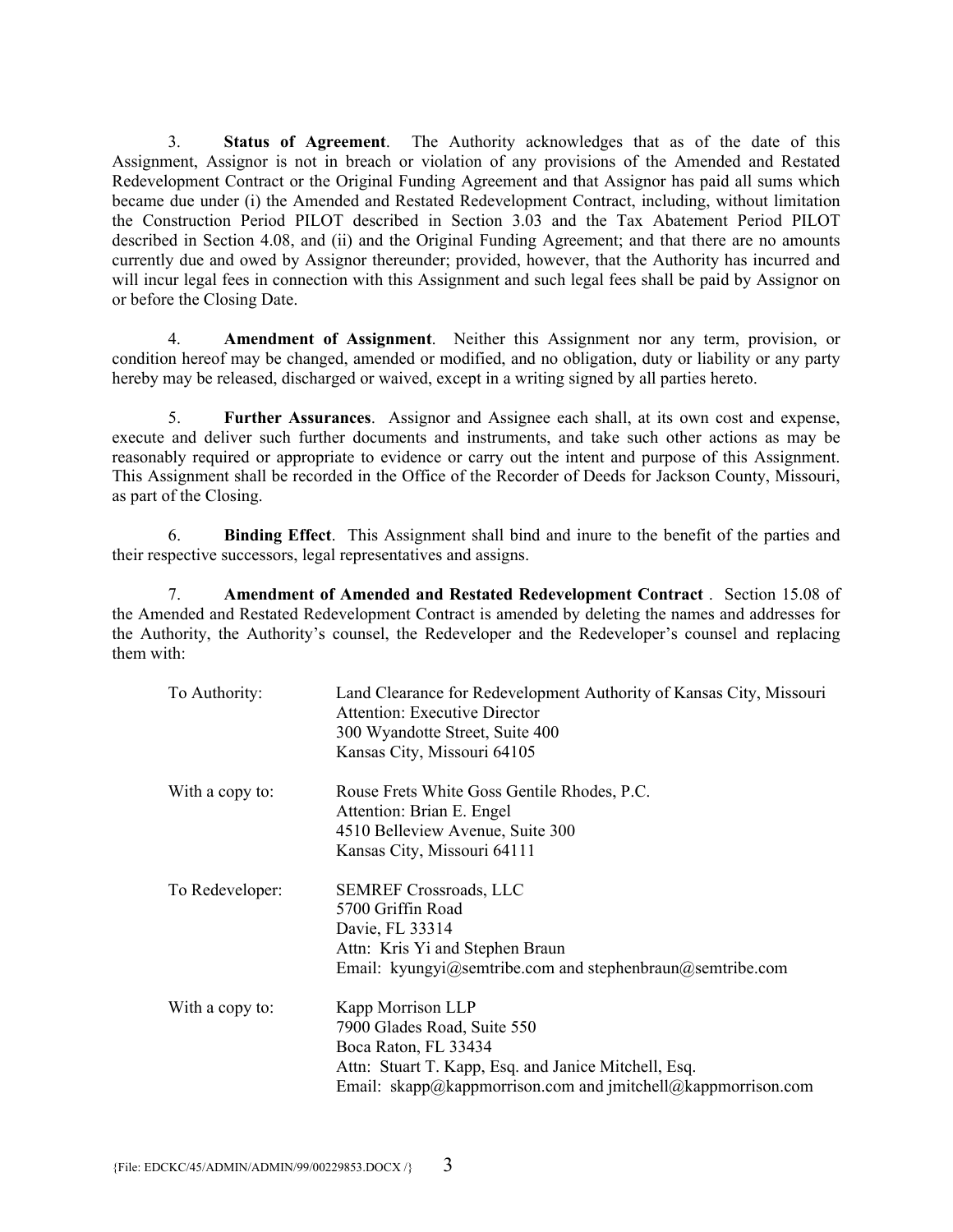8. **Governing Law**. This Assignment shall be governed by, and construed in accordance with, the laws of the State of Missouri.

 9. **Severability**.If any term or provision of this Assignment is, to any extent, held to be invalid or unenforceable, the remainder of this Assignment shall not be affected, and each term or provision of this Assignment shall be valid and enforceable to the fullest extent permitted by law.

 10. **Counterparts**.This Assignment shall may be executed in any number of counterparts and by different parties hereto in separate counterparts, each of which when so executed shall be deemed to be an original and all of which taken together shall constitute one and the same agreement. A facsimile copy (by scanned PDF via e-mail transmission) of the signatures of the persons executing this Assignment shall on behalf of the parties hereto, respectively, shall be effective as an original signature and legally binding and effective as an executed counterpart hereof, and the parties to this Agreement waive any rights they may have to object to such treatment.

 11. **Prevailing Party**. If legal action is commenced by Assignor against Assignee or by Assignee against Assignor in connection with or arising out of the negotiation, execution, administration, modification, extension, substitution, inducement, enforcement, default or termination, or breach of any provision of this Assignment or relating in any way the Project, the court as part of its judgment shall award attorneys' fees and costs to the prevailing party. If the Authority is named as a party in any such action, Assignor or Assignee, whichever is the non-prevailing party, shall pay the Authority's attorney's fees.

 12. **Full Force**. Except as amended herein, the Amended and Restated Redevelopment Contract shall remain in full force and effect and shall bind and inure to the benefit of the parties to the Amended and Restated Redevelopment Contract and their respective successors, legal representatives and assigns.

[Signature pages begin on next page.]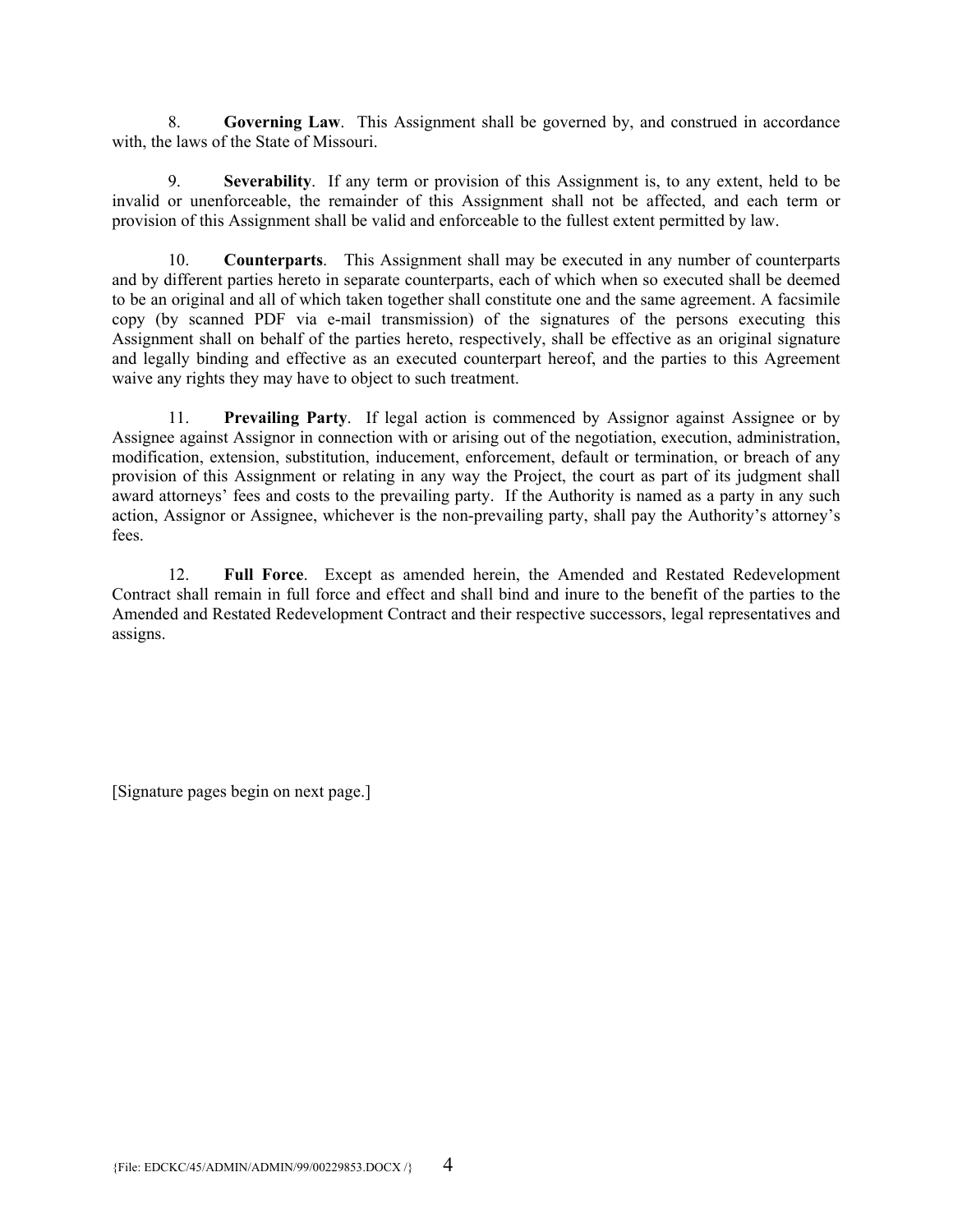## **[SIGNATURE PAGE 1 OF 3 TO ASSIGNMENT, ASSUMPTION AND AMENDMENT OF AMENDED AND RESTATED SALE/LEASEBACK AND REDEVELOPMENT CONTRACT]**

IN WITNESS WHEREOF, Assignor, Assignee and the Authority have executed this Assignment effective as of the Effective Date.

#### **ASSIGNOR:**

ARTERRA, LLC, a Missouri limited liability company

By: Arterra Manager, LLC, its Manager

By:  $\qquad \qquad$ 

Robert H. Johnson, Manager

State of Missouri ) ): SS County of St. Louis )

This instrument was acknowledged before me on the \_\_\_\_\_\_\_\_ day of \_\_\_\_\_\_\_\_\_\_\_\_\_\_\_

2022, Robert H. Johnson, Manager of Arterra Manager, LLC, Manager of Arterra, LLC, a Missouri limited liability company, who is personally known to me to be the same person who executed the within instrument of writing and such person duly acknowledged the execution of the same for and on behalf of said entity and acknowledged said instrument to be the free act and deed of said entity.

[Seal] Notary Public, State of Missouri

My commission expires on \_\_\_\_\_\_\_\_\_\_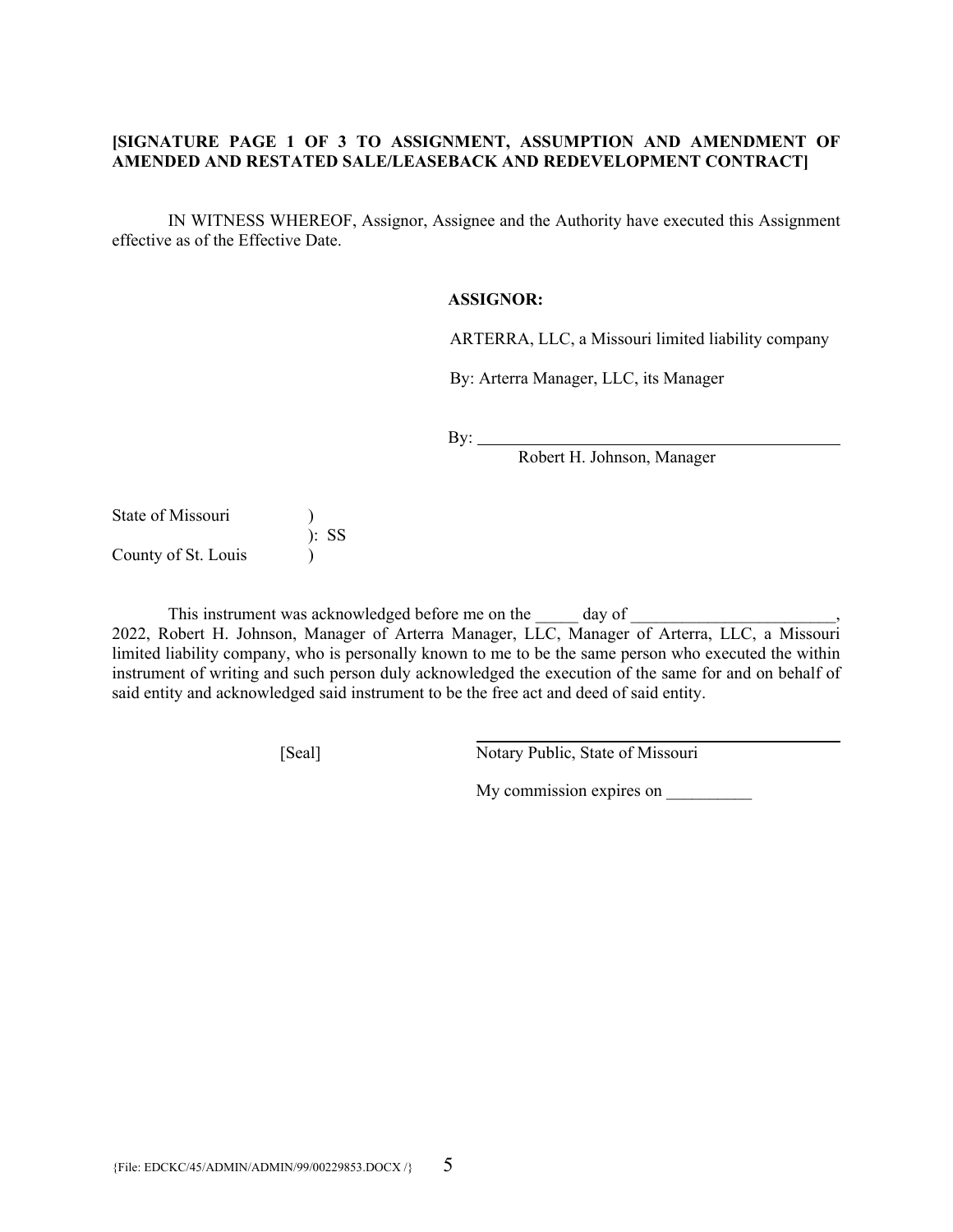### **[SIGNATURE PAGE 2 OF 3 TO ASSIGNMENT, ASSUMPTION AND AMENDMENT OF AMENDED AND RESTATED SALE/LEASEBACK AND REDEVELOPMENT CONTRACT]**

IN WITNESS WHEREOF, Assignor, Assignee and the Authority have executed this Assignment effective as of the Effective Date.

### **ASSIGNEE:**

SEMREF CROSSROADS, LLC, a Delaware limited liability company

| By:    |  |  |  |
|--------|--|--|--|
| Name:  |  |  |  |
| Title: |  |  |  |

| State of  |        |
|-----------|--------|
|           | $:$ SS |
| County of |        |

The foregoing instrument was acknowledged before me this day of  $\qquad \qquad$ , 2022, by extending the set of SEMREF of SEMREF CROSSROADS, LLC, a Delaware limited liability company, who is personally known to me to be the same person who executed the within instrument of writing and such person duly acknowledged the execution of the same for and on behalf of said entity and acknowledged said instrument to be the free act and deed of said entity.

[Seal]

 $\overline{a}$ Notary Public, State of My commission expires on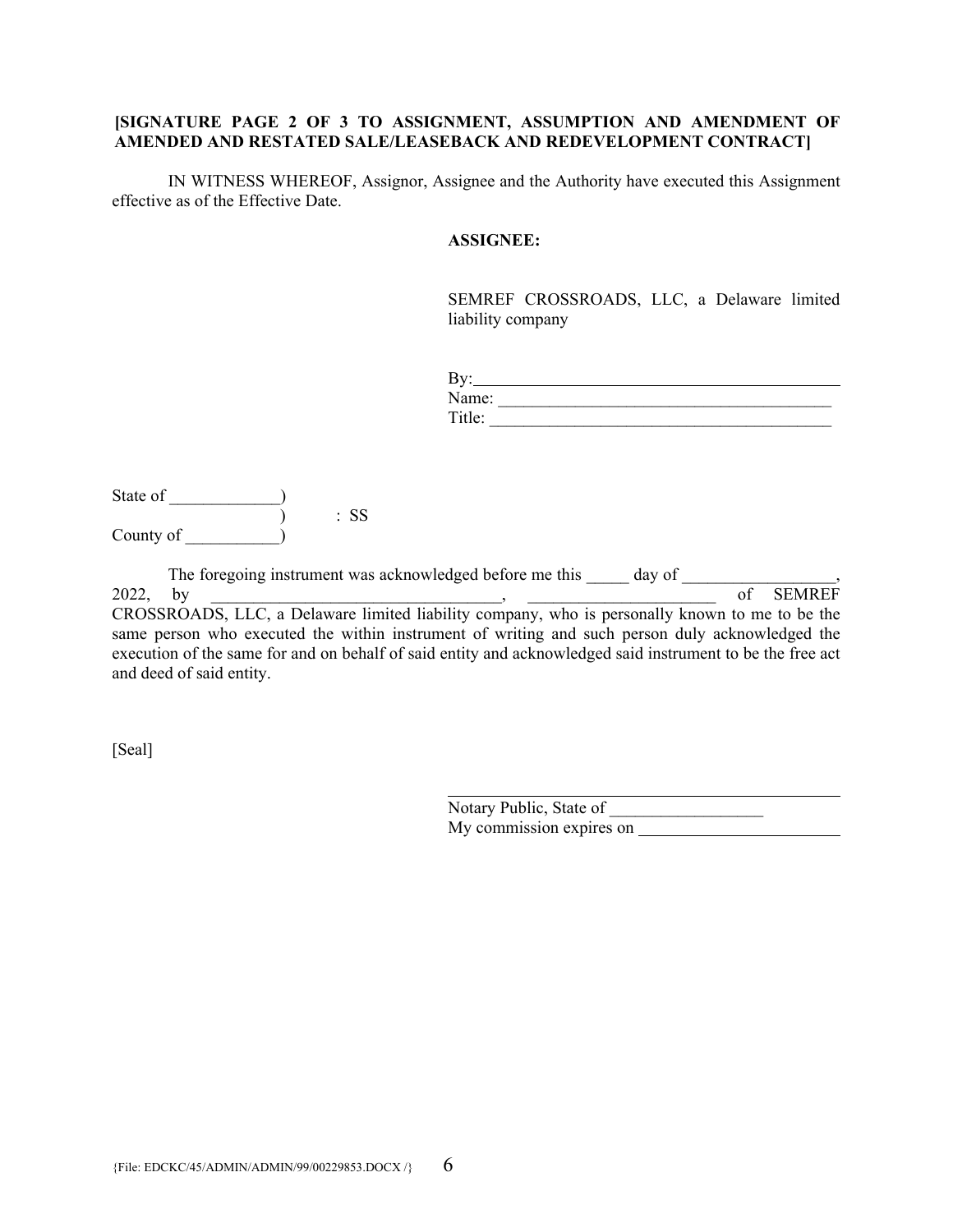## **[SIGNATURE PAGE 3 OF 3 TO ASSIGNMENT, ASSUMPTION AND AMENDMENT OF AMENDED AND RESTATED SALE/LEASEBACK AND REDEVELOPMENT CONTRACT]**

IN WITNESS WHEREOF, Assignor, Assignee and the Authority have executed this Assignment effective as of the Effective Date.

#### **AUTHORITY:**

LAND CLEARANCE FOR REDEVELOPMENT AUTHORITY OF KANSAS CITY, MISSOURI, a public body corporate and politic organized under the laws of Missouri and the ordinances of the City of Kansas City, Missouri

By:

Daniel Moye, Executive Director

### **ATTEST:**

**\_\_\_\_\_\_\_\_\_\_\_\_\_\_\_\_\_\_\_\_\_\_\_\_\_\_\_\_\_**  Susan Tumey, Assistant Secretary

State of Missouri (1) ) : SS County of Jackson (1)

The foregoing instrument was acknowledged before me this alay of \_\_\_\_\_\_\_\_\_\_\_\_\_\_\_\_\_\_\_\_\_\_\_\_\_\_\_\_\_\_\_\_\_, 2022, by Daniel Moye as Executive Director of Land Clearance for Redevelopment Authority of Kansas City, Missouri, a public body corporate and politic organized under the laws of Missouri and the ordinances of the City of Kansas City, Missouri, on behalf of the corporation, who is personally known to me to be the same person who executed the within instrument of writing and such person duly acknowledged the execution of the same for and on behalf of said entity and acknowledged said instrument to be the free act and deed of said entity.

[Seal]

Notary Public, State of Missouri My commission expires on

 $\overline{a}$